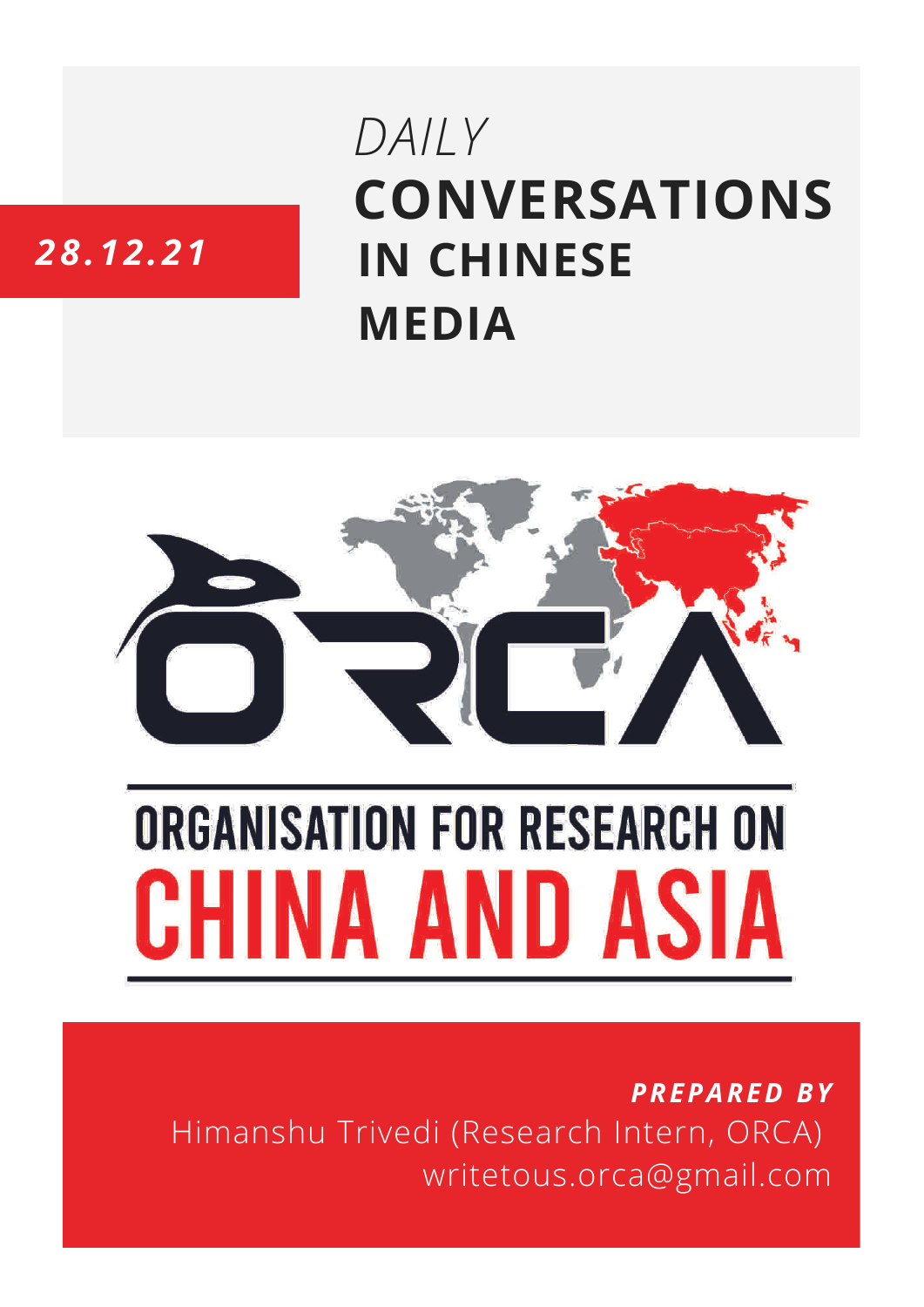#### **I. Social Media Chatter in China**

- **5000 people line up in Shanghai to buy Disney dolls:** The [lin](https://gamingsym.in/at-3-am-over-5000-people-lined-up-to-buy-dolls-official-response-from-disney-for-safety-all-queues-are-over/)e up of 5000 people in Shanghai to buy dolls at 3 AM went viral; photos and videos of the event are going viral in Chinese social media, in which netizens were seen divided on the event conducted by Disney. Some netizens in the queue revealed that there were unpleasant skirmishes at the scene. After this internet outrage, Disney ended this event, citing the COVID norms and mismanagement
- **'Red' Chinese Political History young enthusiast selected to appear on TV:** A nine-year-old Zhan Keyi from Jinzhai, Anhui was in the limelight when she was [selected](https://m.thepaper.cn/baijiahao_16024281) to be on television for the Children's Channel of China Central Radio and Television (CCTV). Zhan has become a celebrated figure after netizens came to know of the amount of 'Red' literature she has read, from historical literature of the Middle Kingdom to recent Chinese Communist Party (CCP's) study on communism.

#### **II. News in China**

- During a regular press conference, Zhao Lijing Spokesperson, Foreign Ministry in response to a question regarding the [recent](http://thepaper.cn/newsDetail_forward_16042246) Sino-US spat on Beijing Winter Olympics and reports that there are official Visa applications from US diplomats after official boycott, Zhao said that this is "puzzling" and added that "We once again urge the US to practice the Olympic spirit, stop politicizing sports, and stop any wrong words and deeds that interfere with the Beijing Winter Olympics."
- China has [called](https://www.theguardian.com/science/2021/dec/28/china-complains-to-un-after-space-station-is-forced-to-move-to-avoid-starlink-satellites) the UN to advise the US to abide by international space treaties and norms because according to China, the USA based company SpaceX's Star link satellite has almost collided with Chinese space station twice this year.
- Six people in China have [died](https://www.sixthtone.com/news/1009322/gas-poisoning-kills-6-at-illegal-shanxi-gold-mine) by inhaling poisonous gas when they were trying to extract gold from a closed mine in northern Shanxi Province. The fatal hydrogen cyanide gas is released during a chemical reaction in which sodium cyanide solution is used to dissolve gold ores. The provisional government of Henan and eastern Shandong are cracking down on illegal mining as multiple cases of illegal miners dying and being trapped due to floods have risen.
- On Friday, Chinese lawmakers [suggested](https://www.sixthtone.com/news/1009304/lawmakers-propose-changes-to-revisions-on-womens-rights-law-) changes in the revised draft of countries women's rights law. The review committee said that the draft needs more legal instruments, including women's property rights and strengthening measures against domestic violence. The draft revised 48 clauses and 24 new additions.
- West-East Gas Pipeline of China has [exceeded](https://www.toutiao.com/a7046537366177055239/?log_from=bec85ee9a1bd3_1640757860273https://www.toutiao.com/a7046537366177055239/?log_from=bec85ee9a1bd3_1640757860273) 100 billion cubic meters of total gas transmission annually. The gas pipeline shares 50% of the total natural gas requirement of the country and has a length of 20,000 KM; the pipeline flows through 400 cities and covers 3,000 large and medium-sized enterprises.